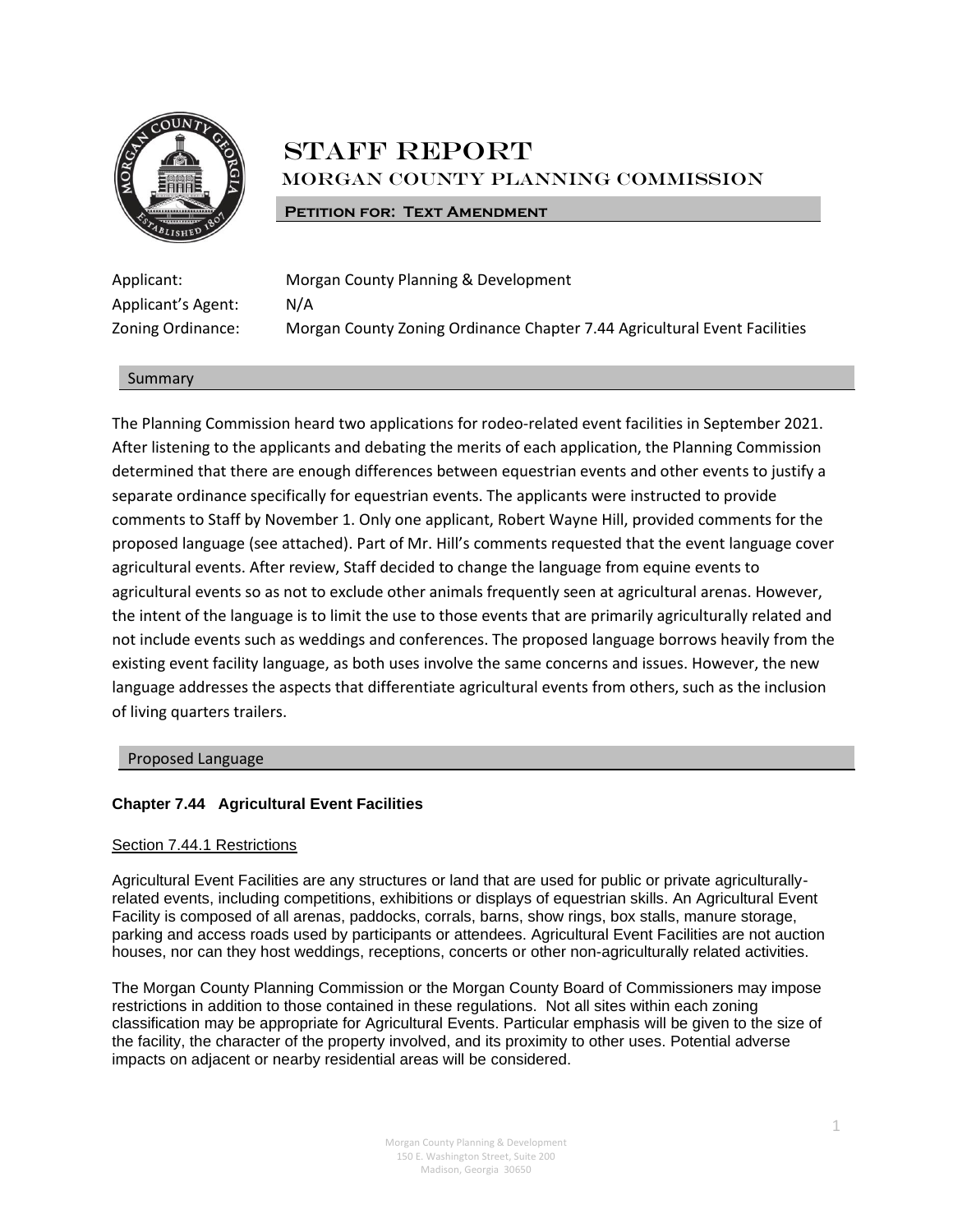## Section 7.44.3 Site Requirements

The minimum lot size for Agricultural Event Facilities shall be twenty (20) acres.

All agricultural event facility structures, whether permanent or temporary (e.g. Buildings, grandstands or tents), including outdoor arenas, paddocks, corrals and show rings, shall have a minimum setback of 100 feet from all adjacent properties.

Parking areas for passenger vehicles and animal trailers must be 50 feet from all property lines. Parking for living quarters trailers and recreational vehicles must be 200' from all property lines.

All event arenas, show rings, seating areas, observation areas and food service facilities, or any area with loudspeakers, piped audio, or event lighting, must be a minimum of 500 feet from the nearest residential structure, not occupied by the event facility owner.

## Section 7.44.4 General Requirements

All Agricultural Event Facilities shall have an annual safety inspection by the Building Official and valid Occupational Tax Certificate. Proof of liability insurance must be provided prior to issuance of an Occupational Tax Certificate.

A Certificate of Occupancy shall be issued for all permanent Agricultural Event Facility structures.

All temporary buildings, enclosed tents and grandstands shall be inspected by the Building Official prior to the event.

Set-up for any event shall not begin more than 48 hours prior to an event and must be removed within 48 hours after the end of an event unless prior approval is given from the Director of Planning and Development.

No single event shall last longer that three (3) consecutive days unless pre-approved by the Director of Planning and Development.

No event shall begin before 7:00 a.m. and must end by 11:00 p.m.

Permanent toilet facilities, as required by the International Plumbing Code for sporting events, shall be provided. Portable toilets may be utilized to supplement permanent toilet facilities for large festival events. Non-sewered toilets that are treated with chemicals must conform to the provisions of the International Plumbing Code, and all applicable regulations that apply to the disposal of sewerage.

Ample trash receptacles shall be provided in the event area and parking area.

Permanent or temporary lighting shall be provided for any Agricultural Event Facility holding events after dark or that allows individuals to remain on site after dark. All site lighting shall be down lighting and shall be directed away and shielded from adjacent properties. For additional information for site lighting, see Article 22 of the Morgan County Zoning Ordinance.

The Agricultural Event Facility owner or manager must coordinate all parking. Parking spaces must be provided for the maximum number of people to be assembled at a rate of at least one parking space for every four persons. Provisions must be provided for overflow parking.

Adequate cell phone service must be available, or a telephone must be provided at the facility for public use.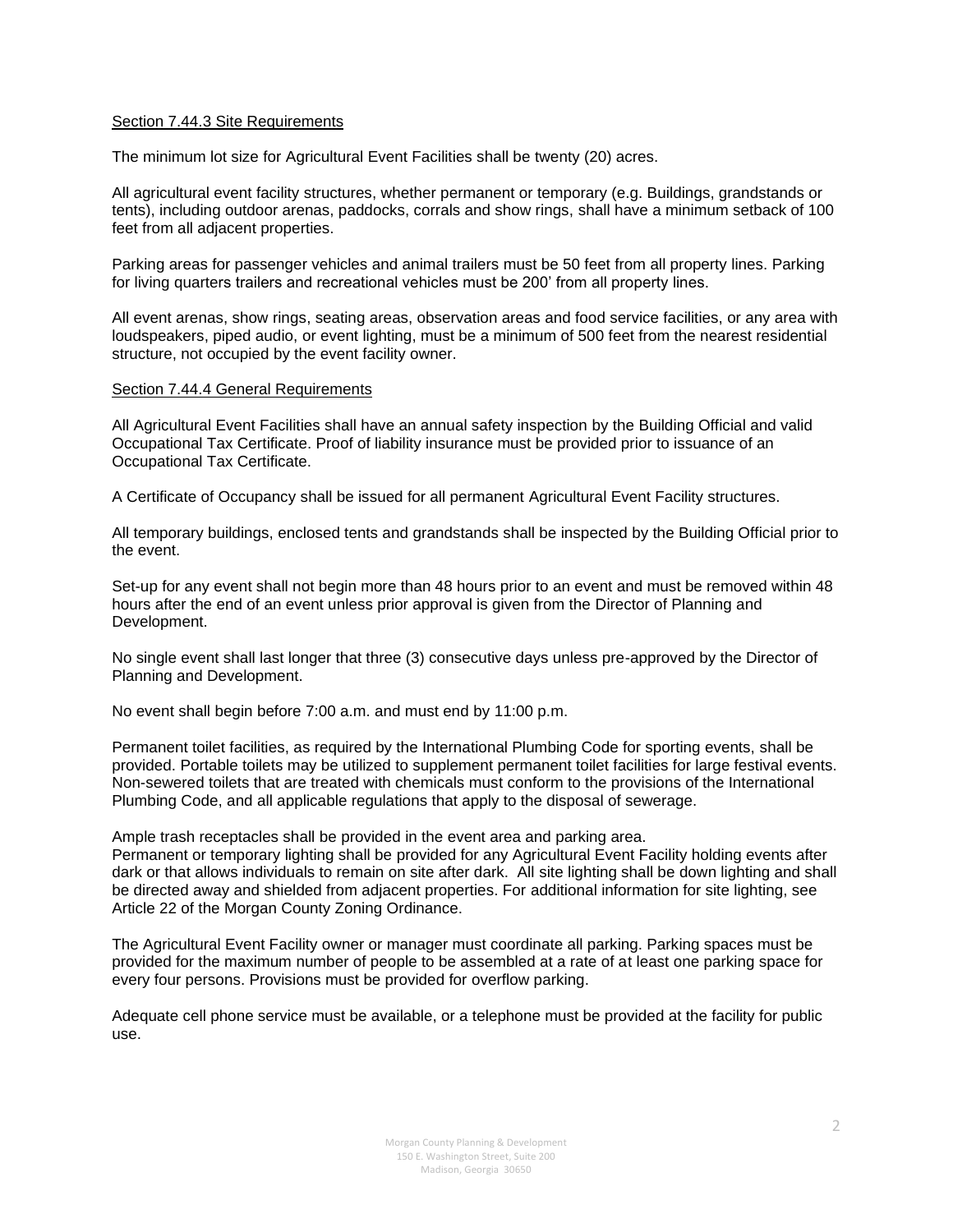# Section 7.44.5 Living Quarters Trailers

Living quarters trailers are permitted to stay up to 3 nights per event. Electrical hook-ups may be provided but sewage pumping and storage is not allowed. Hookups shall require be a minimum of 30 amps, and shall require an electrical permit and inspection.

All overnight stays shall comply with hotel-motel excise tax regulations (Morgan County Code of Ordinances, Section 66-25, Excise Tax on Furnishings of Hotel-Motel Rooms).

# Section 7.44.5 Outdoor Noise Levels

Noise levels generated from Agricultural Event Facilities shall not exceed 60 dbA. These sound levels are to be measured in decibels in accordance with the standards promulgated by the American National Standards Institute (ANSI), and shall be made with a sound level meter using the (a-) weighting scale. Measurements shall be taken at the property line.

The Excessive Noise Ordinance (Chapter 46, Article II of the Morgan County Code of Ordinances) will be strictly enforced between the hours of 11:00 p.m. and 7:00 a.m.

## Section 7.44.6 Safety and Security

The Planning and Development Office and Morgan County Sheriff's Office must be notified of pending events a minimum of 14 days prior to the event, and must be provided with the date, length of time and expected number of people. Information will be shared with other emergency services. The manager or owner of the Event Facility may be contacted if the Planning and Development Office, Sheriff's Office or other EMS office has questions regarding the event.

Road closures must be coordinated with the Morgan County Sheriff's Office and approved by the Morgan County Board of Commissioners 45 days prior to the event.

Traffic lanes and other adequate access to event structures shall be designated and kept open for access and travel for ambulances, fire trucks, and other emergency vehicles.

Emergency medical staff must be provided for all competition events.

The Agricultural Event Facility owner or manager is solely responsible for assessing security needs and providing adequate staff.

Fire extinguishing devices must be provided, sufficient to meet all State and local standards and sufficient (knowledgeable) personnel must be present to operate such devices.

All equipment, regardless of power source, must comply with all Federal, State and local safety codes.

All vending areas and tents are subject to inspection by the Morgan County Building Inspectors.

#### Section 7.44.7 Food and Alcohol

The Agricultural Event Facility owner or manager is solely responsible for ensuring that all food concessionaries are properly licensed.

Events selling alcoholic beverages shall have an Alcoholic Beverage Catering License issued by Morgan County and comply with Chapter 6, Alcoholic Beverage Ordinance of the Morgan County Code of Ordinances.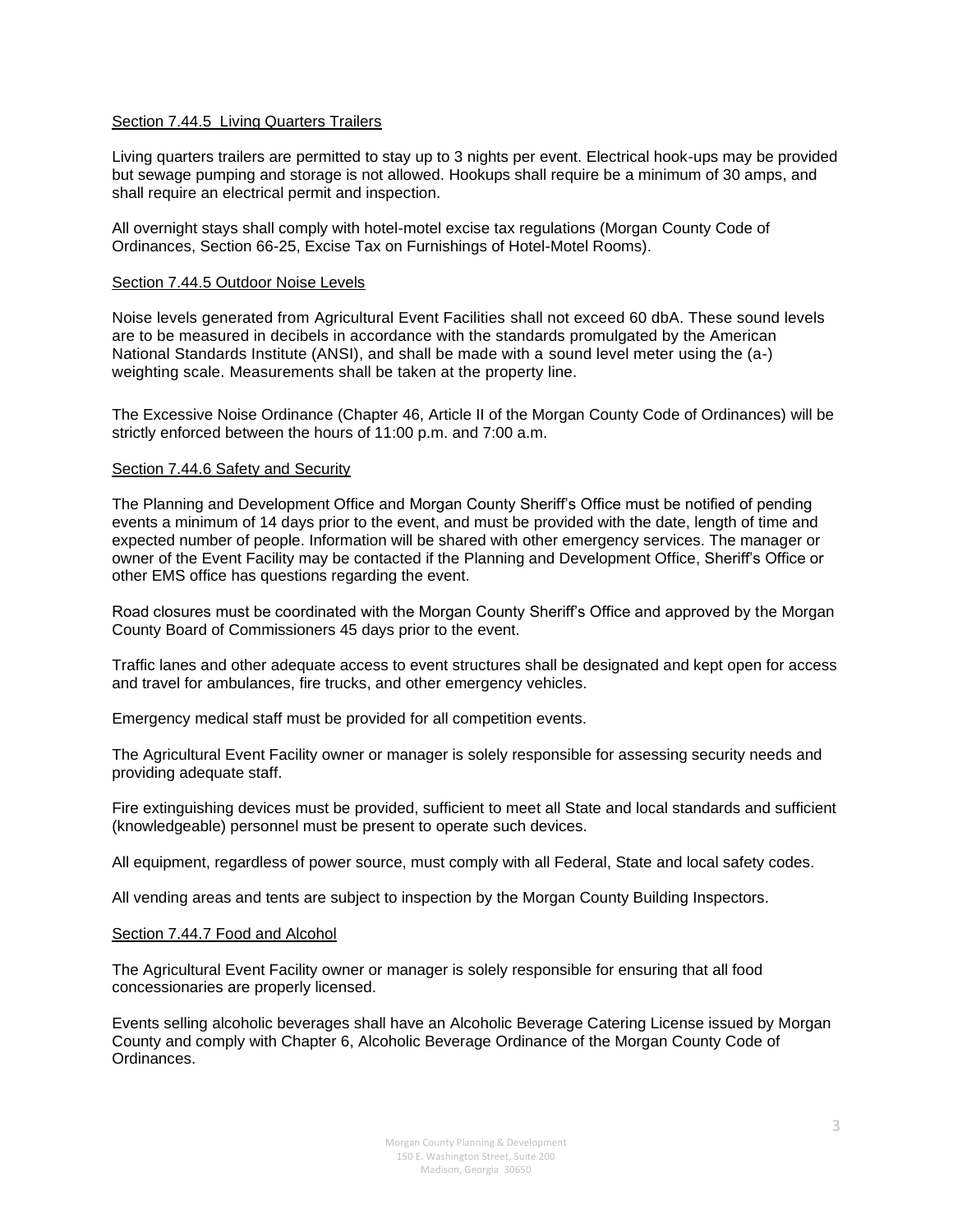# Section 7.44.8 Signs

Permanent business signs must comply with Article 27 of the Morgan County Zoning Ordinance.

# Section 7.44.9 County Not Liable

The Event Facility must sign an agreement to save and keep Morgan County free and harmless from any and all loss or damages or claims for damages, including attorney's fees and litigation costs, arising from or out of any event.

Prior to the issuance of an Occupational Tax Certificate each year, an affidavit must be signed by the owner or manager of the Event Facility acknowledging responsibility for all security needs, and adherence to all Federal, State and local safety codes via self-inspections.

# Staff Comments

The two conditional use applications associated with the proposed language were tabled until this month's agenda. Those applications are contingent on the approval of this language. Please see the staff reports for those applications, which are included under old business on this month's agenda.

Comments sent by Conditional Use Applicant Robert Wayne Hill requested that seminars and private speaking events be included as allowable uses. His facility is used as a training arena for specific activities, so Staff understands why he would be interested in such uses. Planning Commission should consider whether speaking events should be considered agricultural events and if any parameters should be added.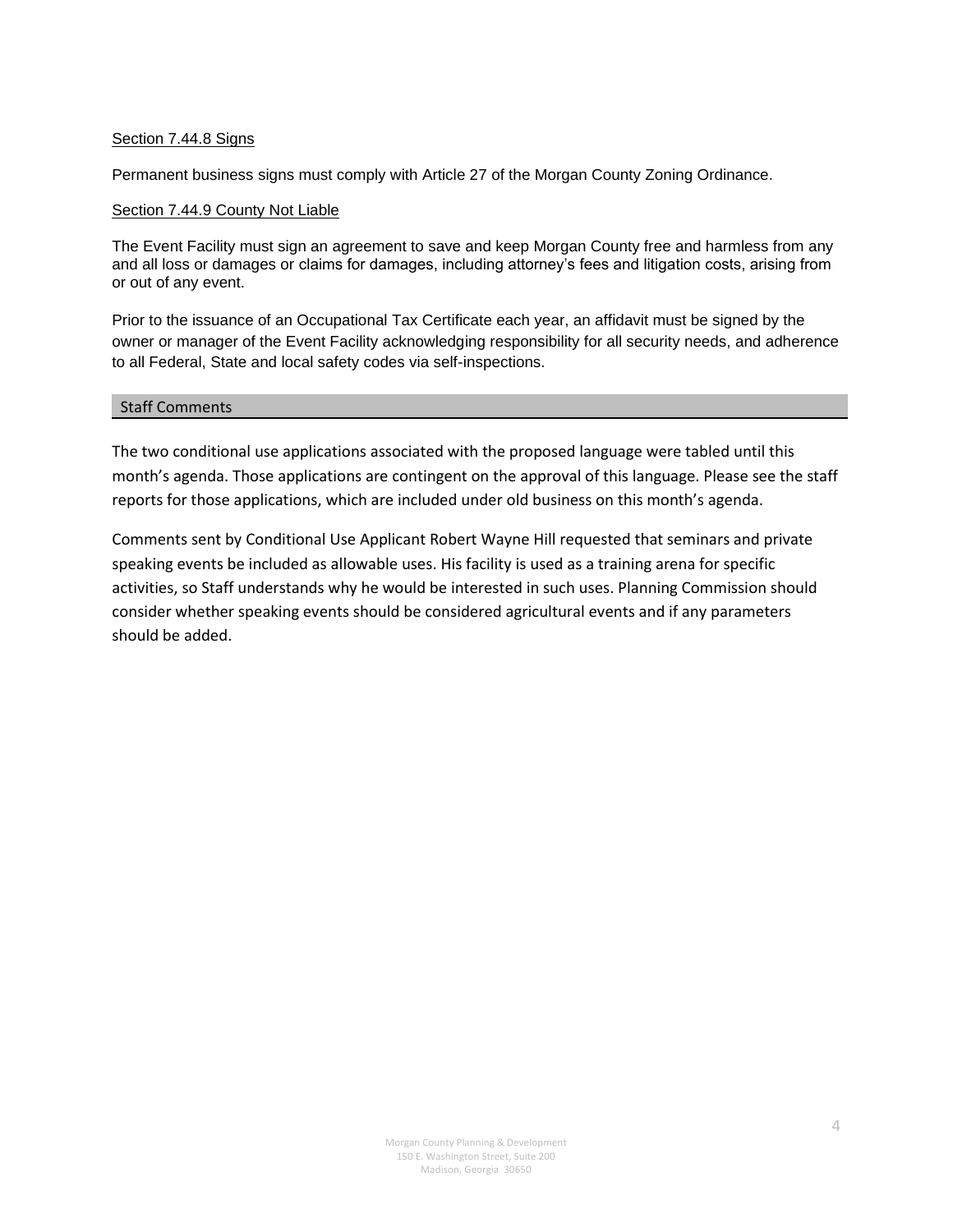# **Chapter 7.44 Agricultural Event Facilities**

## Section 7.44.1 Restrictions

Agricultural Event Facilities are any structures or land that are used for public or private agriculturallyrelated events, including competitions, exhibitions or displays of equestrian skills. An Agricultural Event Facility is composed of all arenas, paddocks, corrals, barns, show rings, box stalls, manure storage, parking and access roads used by participants or attendees. Agricultural Event Facilities are not auction houses, nor can they host weddings, receptions, concerts or other non-agriculturally related activities.

The Morgan County Planning Commission or the Morgan County Board of Commissioners may impose restrictions in addition to those contained in these regulations. Not all sites within each zoning classification may be appropriate for Agricultural Events. Particular emphasis will be given to the size of the facility, the character of the property involved, and its proximity to other uses. Potential adverse impacts on adjacent or nearby residential areas will be considered.

#### Section 7.44.3 Site Requirements

The minimum lot size for Agricultural Event Facilities shall be twenty (20) acres.

All agricultural event facility structures, whether permanent or temporary (e.g. Buildings, grandstands or tents), including outdoor arenas, paddocks, corrals and show rings, shall have a minimum setback of 100 feet from all adjacent properties.

Parking areas for passenger vehicles and animal trailers must be 50 feet from all property lines. Parking for living quarters trailers and recreational vehicles must be 200' from all property lines.

All event arenas, show rings, seating areas, observation areas and food service facilities, or any area with loudspeakers, piped audio, or event lighting, must be a minimum of 500 feet from the nearest residential structure, not occupied by the event facility owner.

#### Section 7.44.4 General Requirements

All Agricultural Event Facilities shall have an annual safety inspection by the Building Official and valid Occupational Tax Certificate. Proof of liability insurance must be provided prior to issuance of an Occupational Tax Certificate.

A Certificate of Occupancy shall be issued for all permanent Agricultural Event Facility structures.

All temporary buildings, enclosed tents and grandstands shall be inspected by the Building Official prior to the event.

Set-up for any event shall not begin more than 48 hours prior to an event and must be removed within 48 hours after the end of an event unless prior approval is given from the Director of Planning and Development.

No single event shall last longer that three (3) consecutive days unless pre-approved by the Director of Planning and Development.

No event shall begin before 7:00 a.m. and must end by 11:00 p.m.

Permanent toilet facilities, as required by the International Plumbing Code for sporting events, shall be provided. Portable toilets may be utilized to supplement permanent toilet facilities for large festival events. Non-sewered toilets that are treated with chemicals must conform to the provisions of the International Plumbing Code, and all applicable regulations that apply to the disposal of sewerage.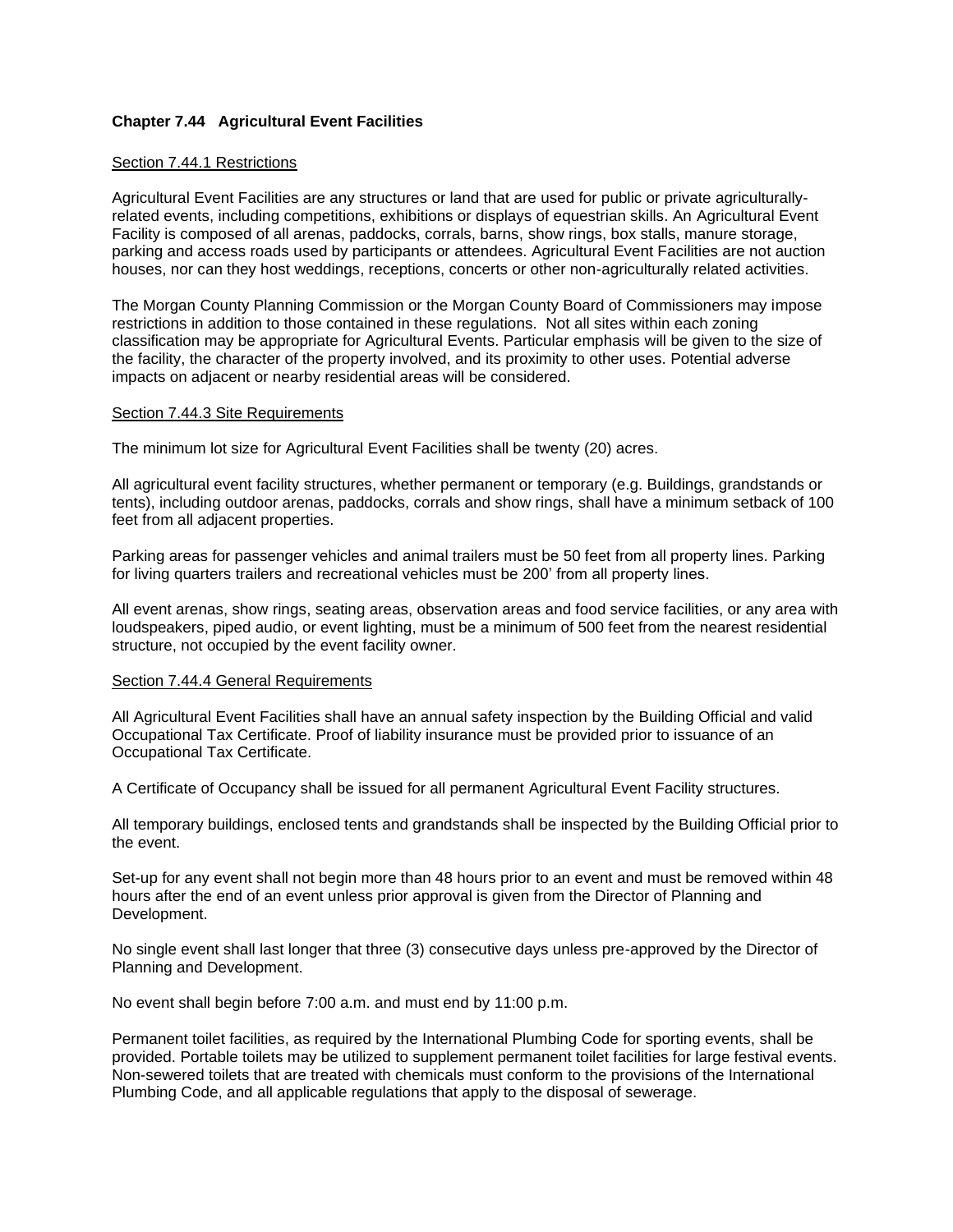Ample trash receptacles shall be provided in the event area and parking area.

Permanent or temporary lighting shall be provided for any Agricultural Event Facility holding events after dark or that allows individuals to remain on site after dark. All site lighting shall be down lighting and shall be directed away and shielded from adjacent properties. For additional information for site lighting, see Article 22 of the Morgan County Zoning Ordinance.

The Agricultural Event Facility owner or manager must coordinate all parking. Parking spaces must be provided for the maximum number of people to be assembled at a rate of at least one parking space for every four persons. Provisions must be provided for overflow parking.

Adequate cell phone service must be available, or a telephone must be provided at the facility for public use.

## Section 7.44.5 Living Quarters Trailers

Living quarters trailers are permitted to stay up to 3 nights per event. Electrical hook-ups may be provided but sewage pumping and storage is not allowed. Hookups shall require be a minimum of 30 amps, and shall require an electrical permit and inspection.

All overnight stays shall comply with hotel-motel excise tax.

## Section 7.44.5 Outdoor Noise Levels

Noise levels generated from Agricultural Event Facilities shall not exceed 60 dbA. These sound levels are to be measured in decibels in accordance with the standards promulgated by the American National Standards Institute (ANSI), and shall be made with a sound level meter using the (a-) weighting scale. Measurements shall be taken at the property line.

The Excessive Noise Ordinance (Chapter 46, Article II of the Morgan County Code of Ordinances) will be strictly enforced between the hours of 11:00 p.m. and 7:00 a.m.

#### Section 7.44.6 Safety and Security

The Planning and Development Office and Morgan County Sheriff's Office must be notified of pending events a minimum of 14 days prior to the event, and must be provided with the date, length of time and expected number of people. Information will be shared with other emergency services. The manager or owner of the Event Facility may be contacted if the Planning and Development Office, Sheriff's Office or other EMS office has questions regarding the event.

Road closures must be coordinated with the Morgan County Sheriff's Office and approved by the Morgan County Board of Commissioners 45 days prior to the event.

Traffic lanes and other adequate access to event structures shall be designated and kept open for access and travel for ambulances, fire trucks, and other emergency vehicles.

Emergency medical staff must be provided for all competition events.

The Agricultural Event Facility owner or manager is solely responsible for assessing security needs and providing adequate staff.

Fire extinguishing devices must be provided, sufficient to meet all State and local standards and sufficient (knowledgeable) personnel must be present to operate such devices.

All equipment, regardless of power source, must comply with all Federal, State and local safety codes.